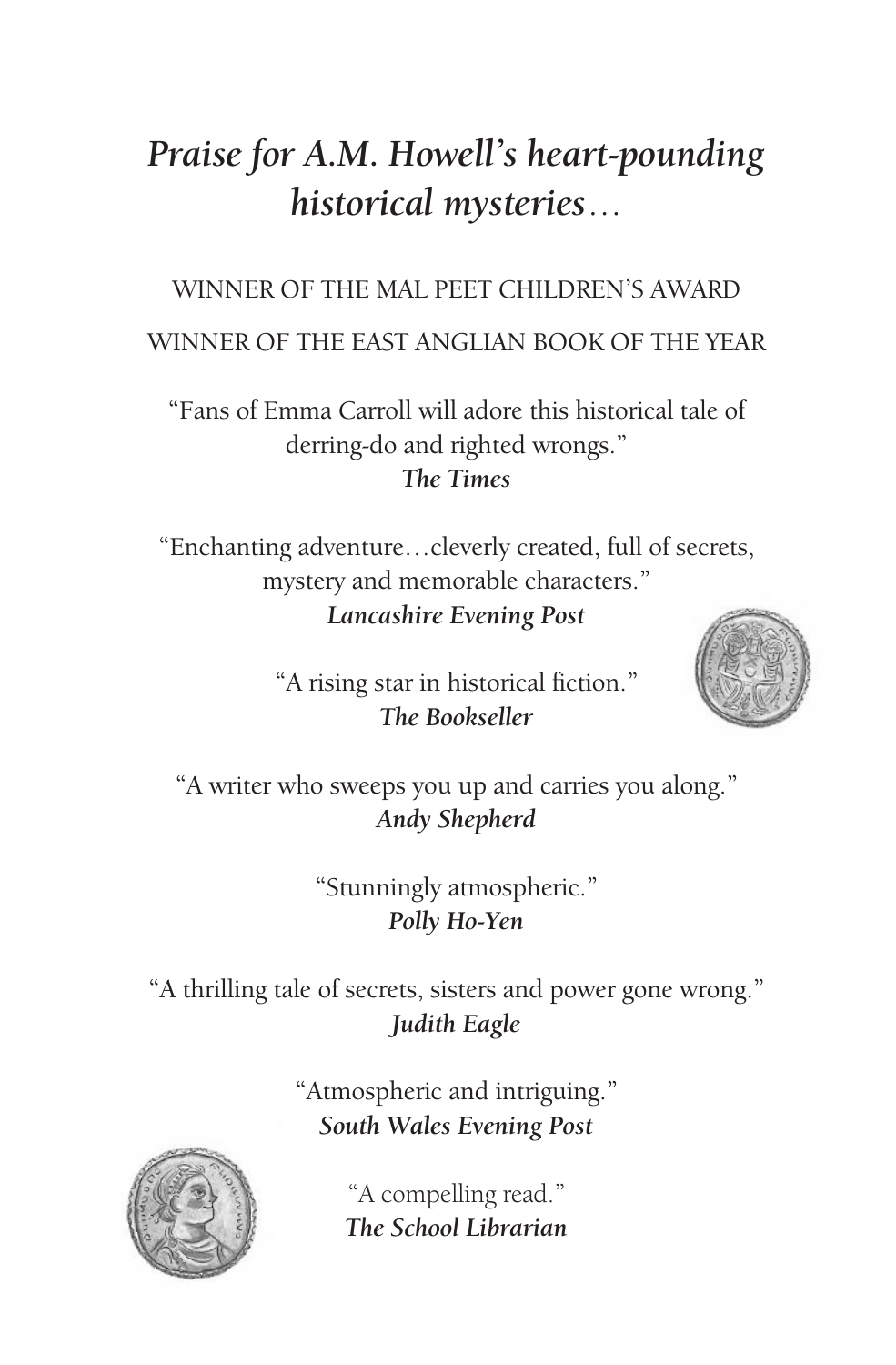To all the treasure seekers out there, past, present and future.

First published in the UK in 2022 by Usborne Publishing Ltd., Usborne House, 83-85 Saffron Hill, London EC1N 8RT, England, usborne.com.

> Usborne Verlag, Usborne Publishing Ltd., Prüfeninger Str. 20, 93049 Regensburg, Deutschland VK Nr. 17560

> > Copyright © Ann-Marie Howell, 2022.

The right of Ann-Marie Howell to be identified as the author of this work has been asserted by her in accordance with the Copyright, Designs and Patents Act, 1988.

Cover, inside illustrations and map by Rachel Corcoran © Usborne Publishing, 2022.

Photo of Ann-Marie Howell © Tom Soper, 2021.

The name Usborne and the Balloon logo are Trade Marks of Usborne Publishing Ltd.

All rights reserved. No part of this publication may be reproduced, stored in a retrieval system or transmitted in any form or by any means, without the prior permission of the publisher.

This is a work of fiction. The characters, incidents, and dialogues are products of the author's imagination and are not to be construed as real. Any resemblance to actual events or persons, living or dead, is entirely coincidental.

A CIP catalogue record for this book is available from the British Library.

ISBN: 9781474991117 07146/1 J MAMJJASOND/22

Printed and bound in Great Britain by CPI Group (UK) Ltd, Croydon, CR0 4YY.



# The SECRET<br>TREASURE KEEPERS

A.M. HOWELL

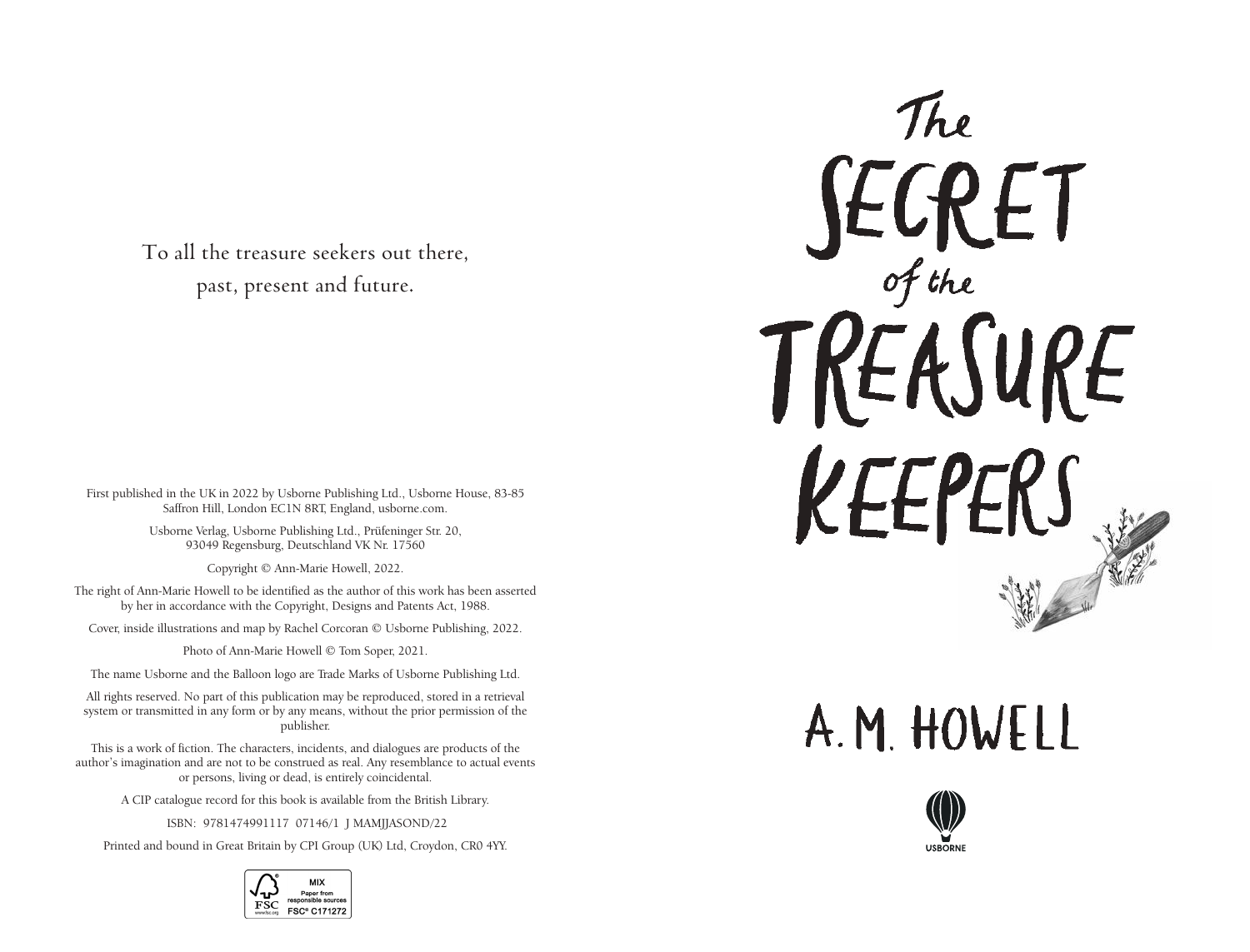### Contents

| CHAPTER I  | <b>TELEPHONE CALL</b>    | 9   |
|------------|--------------------------|-----|
| CHAPTER 2  | MR KNIGHT                | 17  |
| CHAPTER 3  | <b>MURAL</b>             | 25  |
| CHAPTER 4  | THE PLAN                 | 3I  |
| CHAPTER 5  | <b>ROOK FARM</b>         | 37  |
| CHAPTER 6  | NOT WELCOME              | 49  |
| CHAPTER 7  | <b>WHISPERS</b>          | 56  |
| CHAPTER 8  | PIPERATORIUM             | 64  |
| CHAPTER 9  | <b>EXCAVATION</b>        | 74  |
| CHAPTER 10 | <b>SECRET</b>            | 85  |
| CHAPTER II | <b>KNOCK AT THE DOOR</b> | 94  |
| CHAPTER 12 | FINAL WARNING            | 105 |
| CHAPTER 13 | <b>MORE TO LEARN</b>     | III |
| CHAPTER 14 | <b>EEL MAN</b>           | 115 |
| CHAPTER 15 | <b>BAD TO WORSE</b>      | 124 |
| CHAPTER 16 | <b>BACK TO LONDON</b>    | 132 |
| CHAPTER 17 | <b>OLD THINGS</b>        | 138 |
| CHAPTER 18 | <b>THICKET</b>           | 144 |
| CHAPTER 19 | MR HARTEST               | 153 |
| CHAPTER 20 | <b>EMMA</b>              | 162 |
| CHAPTER 21 | <b>WATCHED</b>           | 169 |

| CHAPTER 22 | GONE                    | 178 |
|------------|-------------------------|-----|
| CHAPTER 23 | MY FAULT                | 183 |
| CHAPTER 24 | <b>TELEGRAM</b>         | 190 |
| CHAPTER 25 | THE HUT                 | 195 |
| CHAPTER 26 | <b>BIRDS</b>            | 200 |
| CHAPTER 27 | <b>BUS</b>              | 210 |
| CHAPTER 28 | <b>BELVOIR STREET</b>   | 218 |
| CHAPTER 29 | <b>SALLY</b>            | 229 |
| CHAPTER 30 | MR BOND'S BUSES         | 239 |
| CHAPTER 31 | <b>SUSPICION</b>        | 249 |
| CHAPTER 32 | THE VAN                 | 254 |
| CHAPTER 33 | THIS IS THE SPOT        | 261 |
| CHAPTER 34 | <b>BLIZZARD</b>         | 272 |
| CHAPTER 35 | PROOF                   | 281 |
| CHAPTER 36 | <b>ACCUSATIONS</b>      | 288 |
| CHAPTER 37 | THE TRUTH               | 292 |
| CHAPTER 38 | <b>APOLOGIES</b>        | 303 |
| CHAPTER 39 | <b>CHANGE</b>           | 310 |
| CHAPTER 40 | <b>SIX MONTHS LATER</b> | 316 |
|            |                         |     |

Author's Note Usborne Quicklinks **ACKNOWLEDGEMENTS** FURTHER TITLES FROM A.M. HOWELL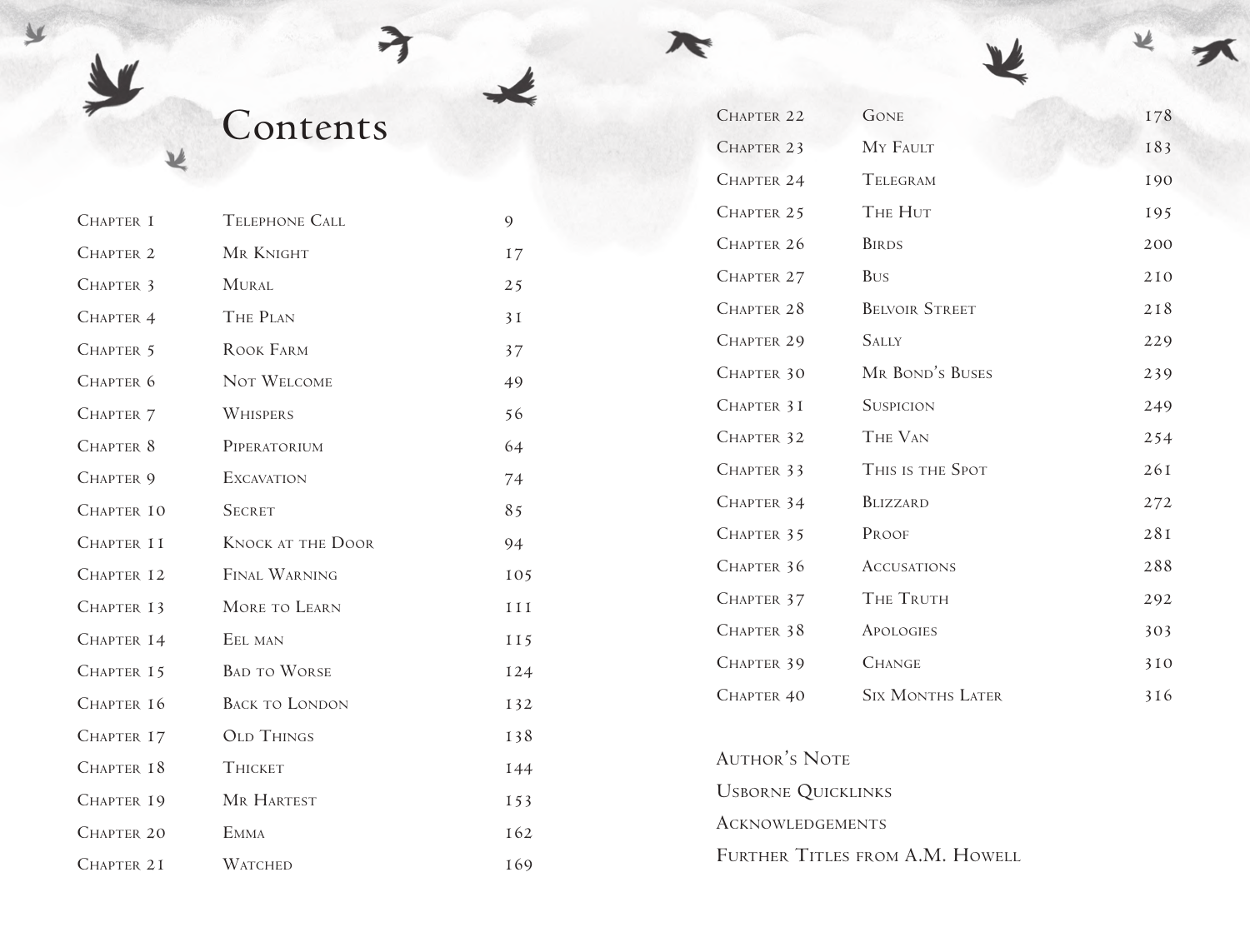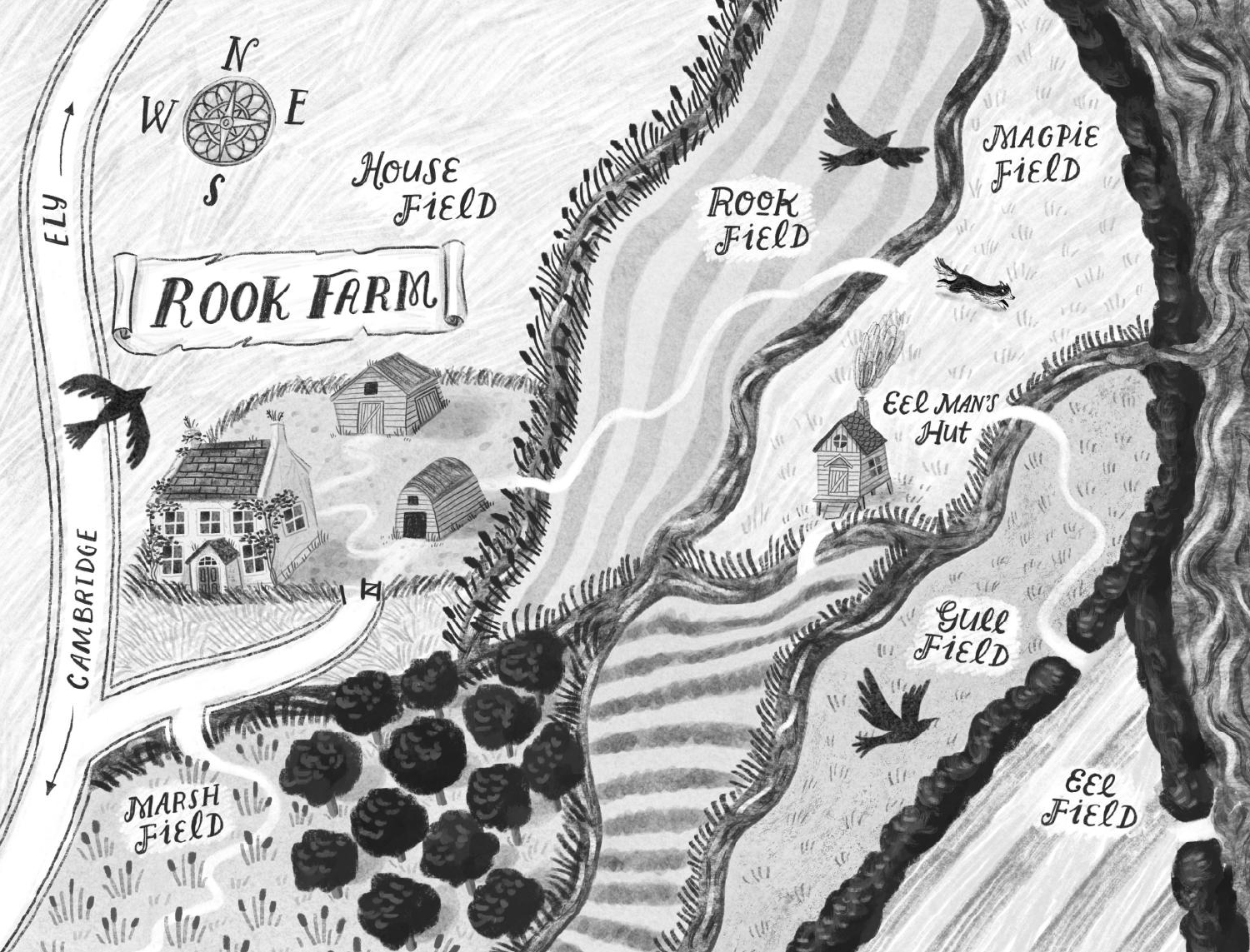#### CHAPTER I



## Telephone Call

Ruth leaned against the wall in the depths of the British Museum, as the telephone continued to ring. She shifted position, her scuffed brown shoes squeaking on the linoleum floor. The telephone in the nearby office demanded attention, but it was late Monday afternoon and most museum staff had already shrugged on woollen coats and scarfs and headed into the February gloom to spend time with their families over the school holidays. Ruth's eyes settled on the office where the ringing was coming from, and the small nameplate attached to the half-open door.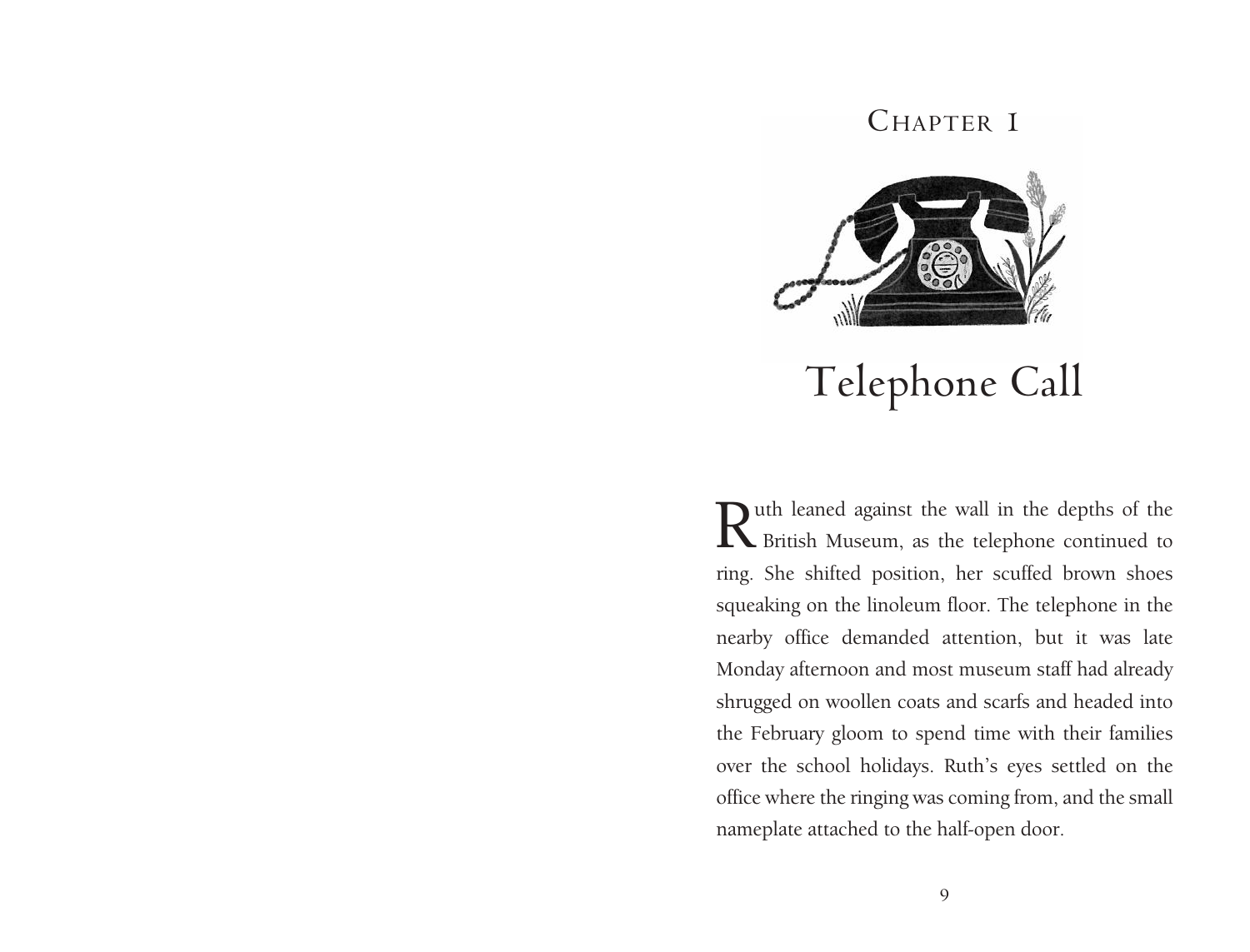#### MR S. KNIGHT CURATOR OF BRITISH COLLECTIONS

Except Mr Knight wasn't just in charge of British Collections, he was also the person Ruth's mum, Harriett Goodspeed, museum volunteer and aspiring archaeologist, was being interviewed by in the coins room along the hall in the hope of getting a paid job. Ruth chewed on her bottom lip and glanced at the office next door to Mr Knight's. The man who worked in there had left ten minutes ago and she had seen no one else since. He had flashed Ruth a quick smile, which was also laced with a dollop of sympathy. "I hope your mum gets the museum assistant job. I'm afraid Mr Knight's in a sore mood. He's still smarting from not having found anything of interest at the Sussex dig," he'd said, adjusting the angle of his black hat.

Ruth had wished the man a pleasant evening, though her shoulders had drooped a little at learning of Mr Knight's poor mood. While her mum was in awe of Mr Knight and his encyclopaedic knowledge of British archaeology, Ruth didn't warm to the near-permanent downward curl of his lip and his ability to look through her as if she was swathed in a mist of invisibility. But despite her own thoughts on Mr Knight, this interview was very important and had preoccupied her mum for weeks. While the wireless hummed in the background and Ruth searched through their well-thumbed cookery books for recipes that would not use up all their precious post-war egg and sugar rations, her mum had diligently pored over her books and field notes late into the evenings to ensure she was fully prepared for today's interview.

Ruth shifted from one foot to the other as the telephone continued to ring. Its shrill tone swallowed up the corridor's calm silence and was terribly annoying. Whoever was on the other end of the line was persistent. Puffing out a breath and walking the few steps to Mr Knight's office, Ruth pushed the door fully open. The room was large, with tall rectangular windows reflecting the inky blackness outside. An anglepoise lamp on the desk threw a spot of light onto leather-bound books and cardboard folders filled with handwritten notes. Floor to ceiling shelves bore the weight of files, each with a small, typed label pasted on the spine. *Roman Hoards; Fourth Century. Viking Silver; Tenth Century*. The office smelled musty and old, in keeping with the ancient dates on the folders.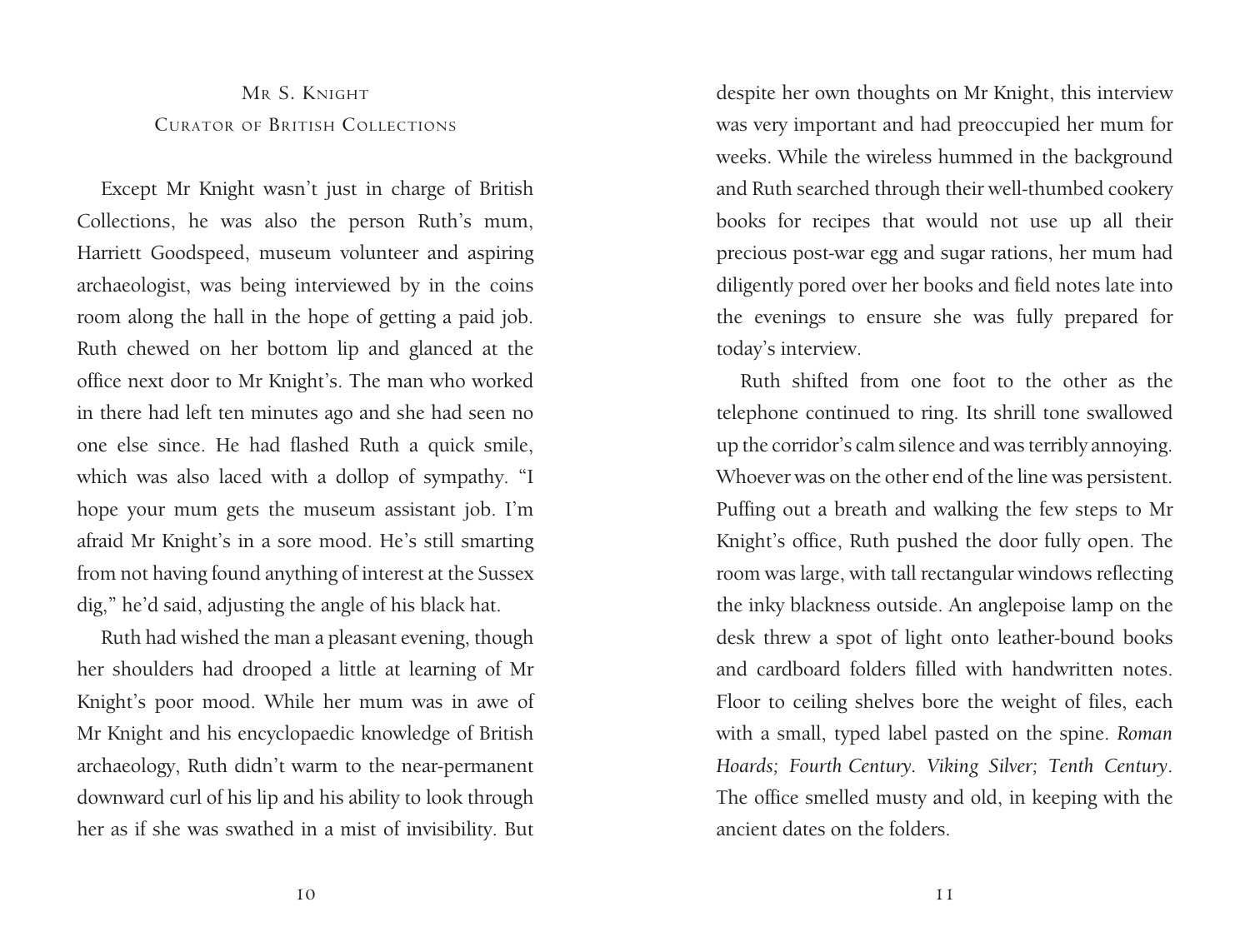Balanced on the edge of Mr Knight's desk was the ringing telephone. Ruth's throat constricted as she saw it was vibrating so forcefully that it was likely to dive to the floor any second, quite possibly taking some of Mr Knight's books and folders with it. Rushing into the room, she placed both hands on the telephone, anchoring it to the desk. Making a quick decision she picked up the receiver. She straightened her neck and took a deep breath. "Um…hello. British Museum here. Mr Knight's office."

"Oh. Hello. Someone is there after all," replied a woman. She sounded crackly and very far away and Ruth pressed the receiver hard to her ear. "I was about to ring off, but it's raining here and I made a special trip to the telephone box," continued the woman.

Beneath the crackles of the poor line, Ruth could hear that the woman had a warm voice, the exact opposite of the shrill ring still echoing in her ears. "Yes, the weather is beastly, isn't it?" she replied, relaxing a little.

The woman coughed and there was a short pause on the other end of the line while she gathered her breath. "Yes. Beastly is a good word for it. Particularly here in the Cambridgeshire Fens," she croaked. "Right. Well. I was calling to see if Mr Knight had read my letter."

Ruth chewed on her bottom lip, realizing that she hadn't thought this through. She had been so intent on stopping the telephone from ringing she hadn't considered that the person on the end of the line might want to ask her a question. "Your letter," repeated Ruth with a frown, casting her eyes around the chaotic room and the jumble of papers, files and books.

"I sent it two weeks ago. It's really quite urgent," said the woman. There was another pause. Ruth could hear the steady thrum of rain against the telephone box the woman was calling from. "I've been watching for the post every day but got no reply. I wonder if the letter is lost?"

Ruth detected a wheeze in the woman's voice. The sound of the rain intensified, and she felt a bolt of sympathy. She cast her eyes around the office again. There didn't seem to be a tray for correspondence, or anything resembling a filing system at all. Perhaps Mr Knight saw his office as having some sort of order, just as she did with the casually dropped clothes on her bedroom floor. But the room seemed to be in a proper state of chaos and she did not know where to begin searching for this woman's letter. "I'm afraid I don't